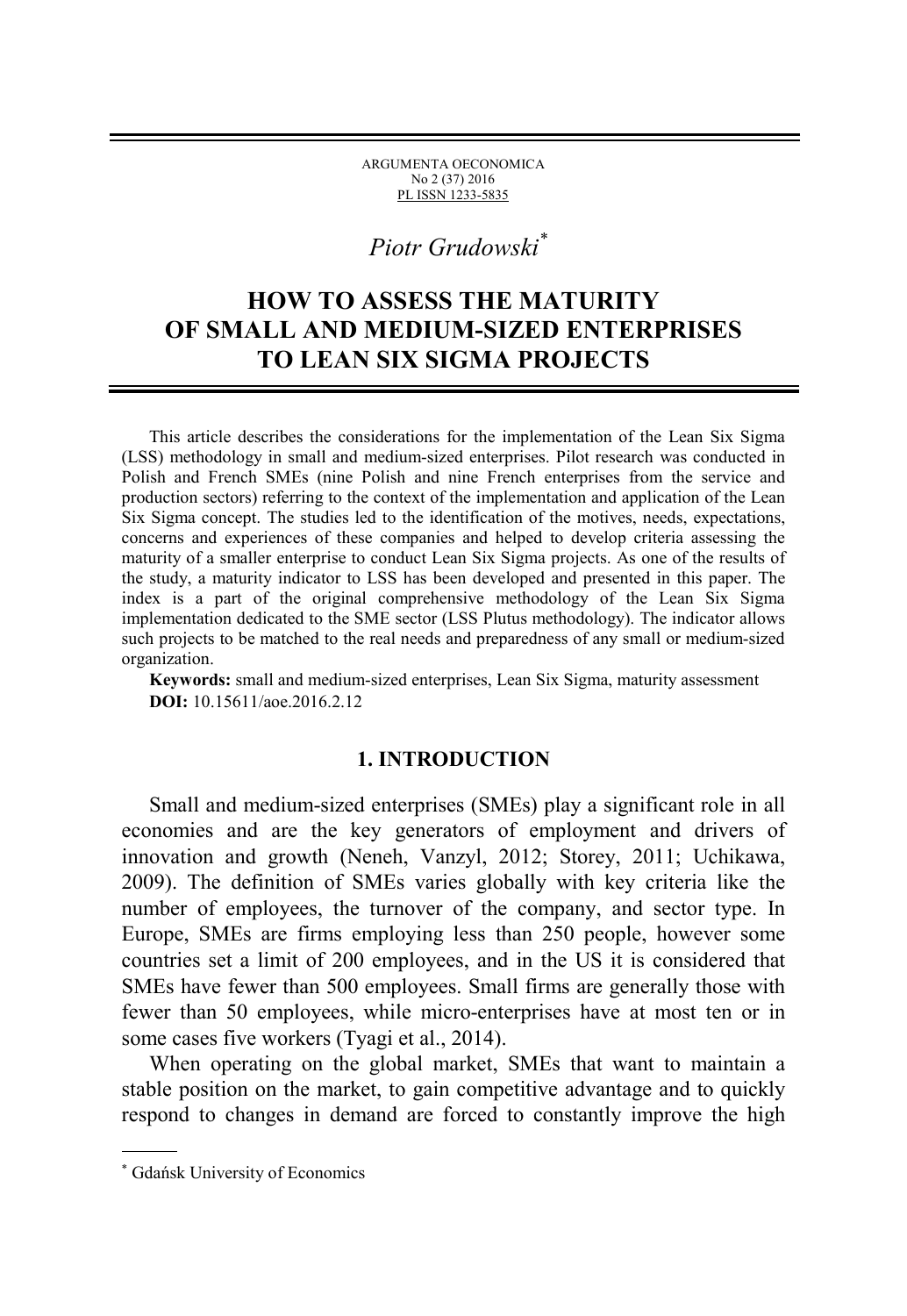#### 312 P. GRUDOWSKI

quality of their products and services (Lyu, Liang, 2014; Teixeira et al., 2012; Mendes, 2012; Blanco-Calleyo, Gutierrez-Broncano, 2010; Lee, 2004; Kureshi, Mann, 2009). To achieve this objective it is necessary to implement and maintain an effective and efficient quality management system and to apply the process approach and customer orientation in accordance with Total Quality Management principles.

There are many reasons that oblige SMEs to apply a quality approach. As Kumar et al. (2012) claim, citing Antony et al. (2008) and Wattanapruttipaisan (2002), it must be recognized that large organizations extensively subcontract to SMEs for their operations and thus depend on SMEs for the quality of the required products and services. Moreover, any compromise on quality by SMEs could jeopardize the whole supply chain, resulting in raised costs because of poor quality (Kumar et al., 2012).

The key principle of quality management - customer focus materializes, first of all, thanks to a reduction in the variation of the processes which are essential from the customer's point of view – called Critical to Quality (CTQ) (Gowen, Tallon, 2005; Linderman K. et al., 2003).

Considering the advantages and limitations of the implementation of Six Sigma in SMEs (Antony et al., 2005; Antony, 2008; Thomas, Barton, 2006; Amar, Davis, 2008; Cagnazzo, Taticchi, 2010; Jaglan et al., 2011; Paslawski, 2013; Kwak, Anbari, 2006; Desai, 2006) and Lean Management (Achanga et al., 2006; Yang pingyu, Yu yu, 2010; Yogesh et al., 2012; Sambhe, 2012; Matt, Rauch, 2013), as well as their integrated approach in the form of Lean Six Sigma (LSS), suggested by researchers and practitioners worldwide (Thomas et al., 2009; Laureani, Antony, 2010, Assarlind et al., 2012, Enoch, 2013, Jie et al., 2014), the aim of the article is to present a proposal for the maturity indicator of Lean Six Sigma projects within the framework of the original methodology dedicated to the SME sector.

Scholarly literature still mainly focuses on large organizations, and although much progress has been made in recent years, many questions on how quality management approaches, mainly integrated ones, could be implemented in small and medium-sized enterprises still remain interesting (Gerango, Biazzo, 2013). Based on that, the authors present the thesis that in small and medium-sized enterprises it is necessary to apply dedicated support for LSS methodology.

In the context of this study the key concept is the maturity of the organization to make changes. The idea of process maturity assessment is derived from the concept of Total Quality Management or process management approaches (e.g. BPM - Business Process Management).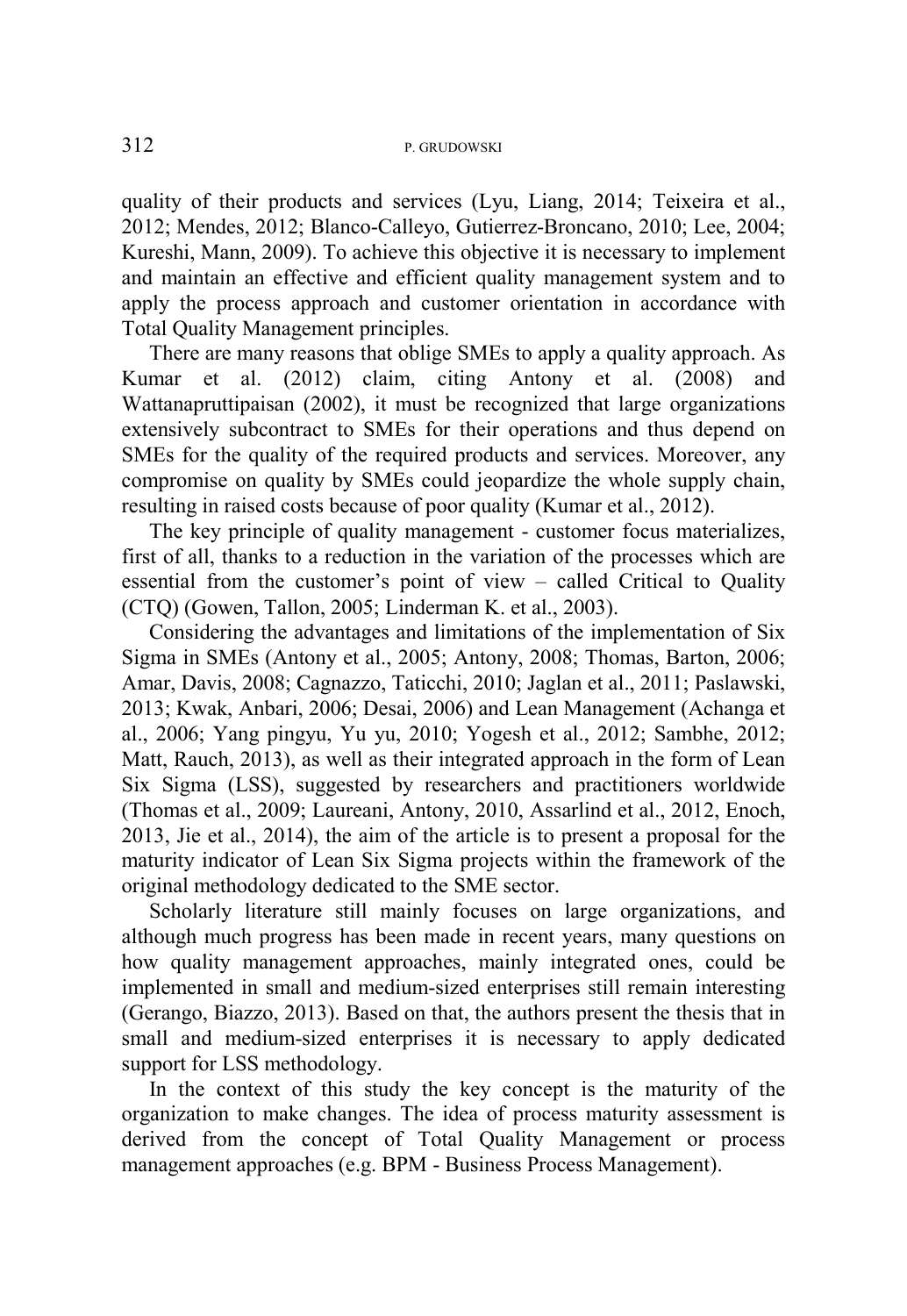In early 1970s the first attempts to develop models for the assessment of maturity were undertaken by P. Crosby, who developed the so-called QMG (Quality Maturity Grid) (Elmaallam, Kriouile, 2013).

The works of W. Shewhart and W. Deming created the foundation for the first comprehensive approaches to the assessment of process maturity by W. Humphrey, described in the book "Managing the Software Process," published in 1989. This approach, in turn, was the starting point for the development of the process maturity assessment model – the Capability Maturity Model (CMM) for the Software Engineering Institute/ Carnegie Mellon University.

Models of excellence, such as the one created by the European Foundation for Quality Management (EFQM) including the Common Assessment Framework (CAF), promote the introduction and use by interested organizations of TQM principles and allow a diagnosis of their effectiveness in relation to the objectives of the organization. They can therefore also be used to assess organizational maturity, especially because they take into account the aspect of the effectiveness and efficiency of processes.

## **2. SIX SIGMA AND LEAN MANAGEMENT VERSUS LEAN SIX SIGMA**

The first publications concerning conditions linked to the application of Six Sigma in the SME sector started to appear only after the year 2000. Researchers emphasize in their studies the strengths and weaknesses of SMEs in the context of the application possibilities and potential benefits of Six Sigma.

As C. Waxer (Waxer, 2014) shows, in the case of new initiatives to improve an organization, as well as in the implementation of Six Sigma, it is necessary to convince the management as to the fairness of this change. Such objectives cannot be achieved using standard examples of large corporations which are characterized by high amounts of necessary investment, the need for full commitment in the project by top managers or spending a fortune on training the staff. Considering that the level of variability in the processes in SMEs oscillates between  $2 \div 3$  sigmas, the results of follow-up actions are quickly visible, which is most important for leadership, confirming the validity of the decisions taken.

The main objective of the Lean Management concept is to identify and eliminate the causes of wastage – overproduction, unnecessary movement of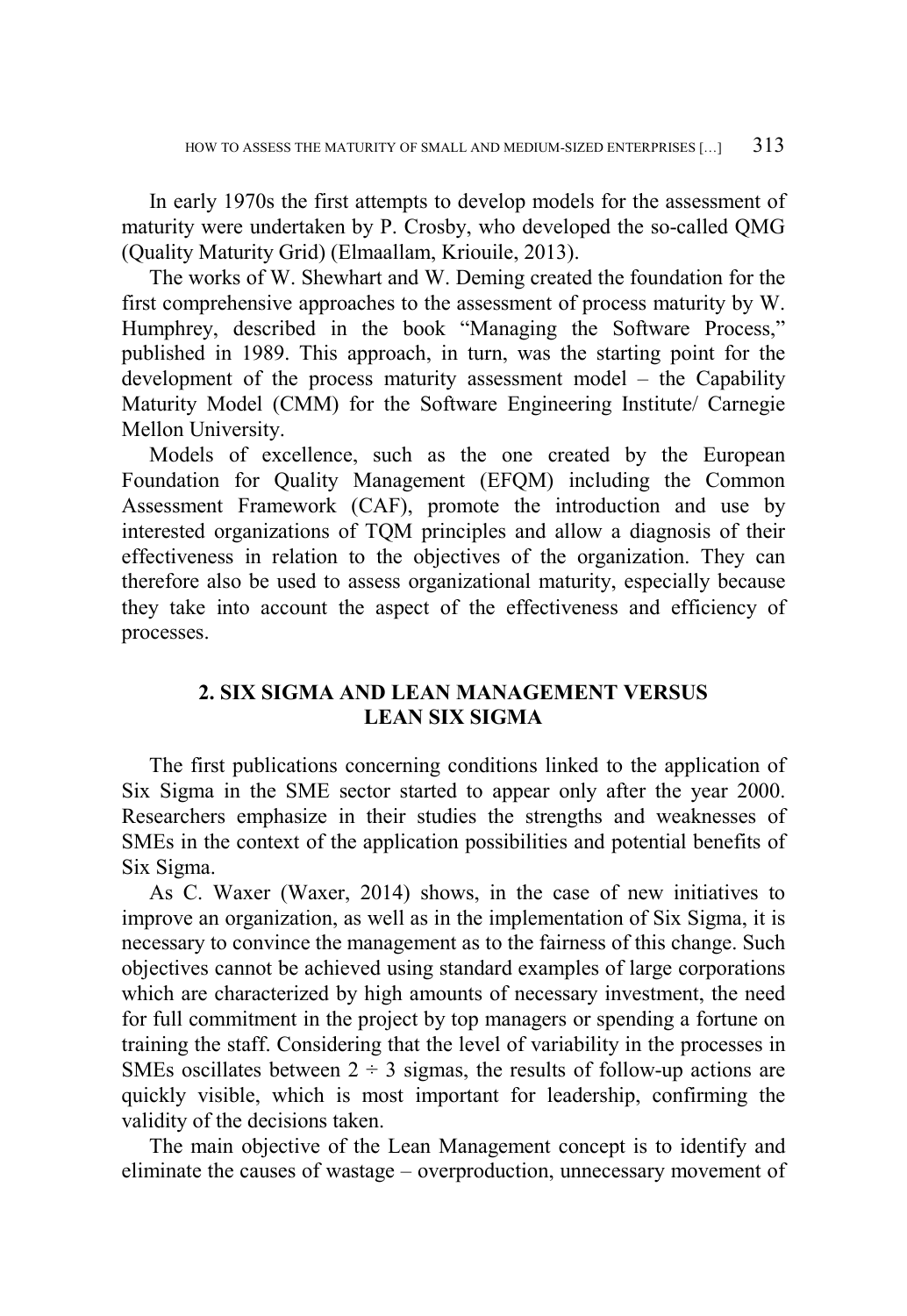people and machines including transport, defective products, downtime and inventory – in the value stream. The value stream is a set of activities that make up the full cycle of a product. Improving the effectiveness of processes in a value stream is realized through the elimination of losses by radical changes, as well as through a gradual, incremental process of improvement.

An organization working according to the concept of Lean Management contributes to an open system that includes not only the processes implemented in the company, but is also in accordance with the principles of economic management regarding the purchasing processes of products and services and the distribution of products.

The application of Lean Six Sigma as a business improvement methodology has increased significantly over the last decade and its usage has broadened from the manufacturing sector to virtually every industry sector and developed country. Its ability to be applied in this way is probably quite unique as it continues to spread out and grow in more diverse business sectors including pharmaceutical and banking. This suggests that the LSS is now the most widely used approach and has replaced Lean and Six Sigma as individual methodologies (Marsh, Perera, 2011). Lean and Six Sigma complement and reinforce each other. Currently, Lean Six Sigma is the leading, internationally established methodology for improving organizational effectiveness, also in SMEs (Thomas et al., 2009; Laureni, Antony, 2010; Assarlind et al., 2012; Enoch, 2013; Jie et al.; 2014; Wessel, Burcher, 2004, Wisniewska, 2009).

There are examples like those referring to SMEs in the Netherlands and presented by Timans et al. (2012), which show that the researched companies make no clear distinction between Lean Management and Six Sigma, but rather apply elements of both approaches. Similar evidence can be found in the article of Thomas et al. (2009), addressed to the UK SME manufacturing sector, and by Enoch (2013) dedicated to Nigerian small and medium-sized manufacturing companies, where both Lean and Six Sigma are key business process strategies which are employed by enterprises to enhance their manufacturing performance. In other studies (Kumar et al., 2006), referring to Indian small and medium manufacturing enterprises and by Amar and Davis (2008) considering the experiences of Indonesian companies, the relevance and benefits of the integrated approach of Six Sigma and Lean Manufacturing in this sector was confirmed and it was explained that LSS was a useful and cost effective methodology to handle critical problems of quality and productivity and for the improvement in the key performance metrics, it can be also used with success in service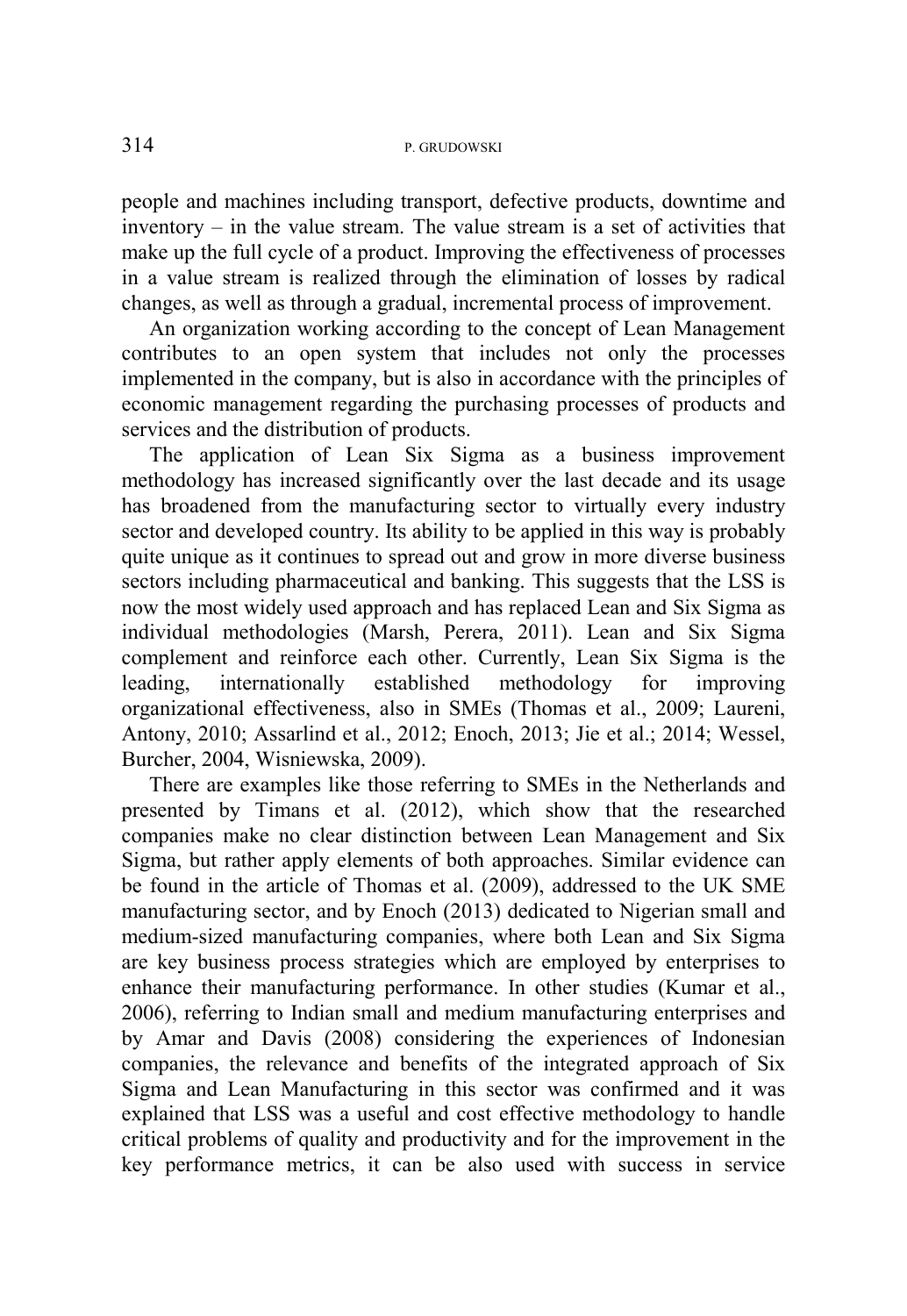companies. Evidence can be found in the case study referring to the consulting sector in Taiwan, presented by Wang et al. (2012).

Moreover, Zhong et al. (2012), referring to LSS implementation in different sectors worldwide, clearly show that LSS has been proved as quite effective in SME organizations and they suggest that there is a need to further explore this sector for the evolution of the theory regarding the implementation of LSS.

### **3. THE RESEARCH METHODOLOGY**

The assumptions of the original method presented in this article are based on a pilot study that helped the authors to find the answer to the question of what the problems and needs are of small and medium-sized enterprises in terms of the implementation and application of LSS methodology. The research was conducted in France and Poland in the period between 2011 and 2013. An important aspect of the research was therefore a comparative analysis, taking into account Polish and French conditions.

In order to carry out the research concerning the implementation and the application of the concept of Lean Six Sigma in the SME sector, the authors conducted case studies observations, interviews and pilot studies in Polish and French small and medium-sized businesses. Pilot studies allowed the authors to identify the needs, expectations, concerns and experience of these companies. At the same time, the motives and possible benefits of the implementation of the Lean Six Sigma methodology in SMEs and the barriers to that implementation and application were identified.

The authors selected 60 small and medium-sized enterprises in Poland and France. Out of the group, 23 companies agreed to participate, of which 18 were selected as organizations suitable for comparative analysis. Finally, the pilot study was conducted in 18 companies of the SME sector, nine Polish and nine French organizations. The participation of micro, small and medium-sized organizations was almost identical in this group. Similarly, uniformly (33%) production, production and service and service organizations were selected. The researched companies represented various industries: automotive, financial advisory, trade, transportation, food, clothing, plastics processing, recreational and decorative. In terms of their "quality maturity", 22% had implemented the quality oriented normative management system (e.g. ISO 9001) and 33% used tools of Lean or Six Sigma. Despite the fact that the sample size does not enable the formulation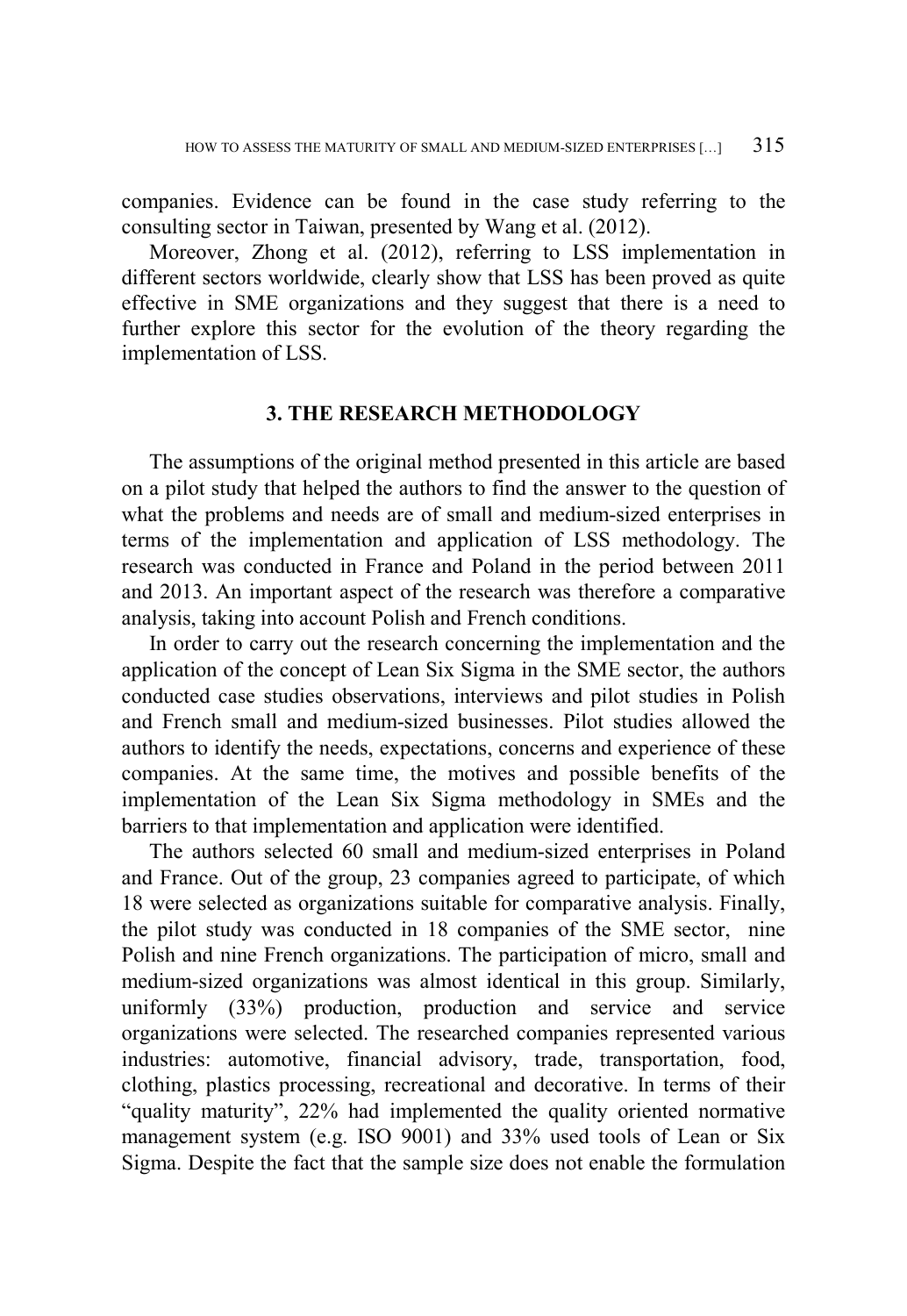of far-reaching generalizations, the results of these studies allow important trends and interesting directions to be identified for further analysis in the area of Lean Six Sigma in the sector of SMEs.

## **4. MOTIVES, NEEDS AND PROBLEMS OF POLISH AND FRENCH SMEs IN THE CONTEXT OF LEAN SIX SIGMA APPLICATIONS**

Table 1 shows the results of research on the motives, needs and expectations of the surveyed companies relating to the concept of Lean Six Sigma. Table 2 presents the most important barriers and problems associated with the introduction of elements of LSS identified by the respondents.

The research results generally confirmed the demand for Lean Six Sigma in SMEs. The pilot study indicated that the Lean Six Sigma methodology is considered to be useful in small and medium-sized manufacturing enterprises in Poland and France. Seven out of the nine surveyed companies in Poland and eight out of the nine French companies confirmed the "positive effects for the financial condition of the company" following the introduction of the elements of the Lean Six Sigma concept. Comparing the Polish and French conditions, the authors concluded that there were similar expectations in terms of the needs, barriers and benefits achieved from the implementation of the elements of LSS (Table 1). Moreover, the urgent need to increase productivity in companies may cause a more frequent implementation of Lean and Six Sigma tools. The important differences between the two countries were the expectations related to the implementation of elements of LSS. French SMEs counted on subsidies for cooperation development within the network of enterprises, as well as applying similar methods of process management to large companies – their customers (eight out of the nine organizations in France vs. three out of the nine in Poland). The majority of the researched smaller companies in both countries had difficulty with the correct application of the tools of Lean or Six Sigma (eight in Poland and eight in France).

The study revealed also that micro and service companies had significantly lower motivation for continuous improvement and a lack of a clear need for radical organizational changes (respectively three micro and three service organizations in Poland and three micro and two service organizations in France).

Further analysis confirmed the hypothesis that in spite of the growing interest in modern management methods, SMEs faced numerous constraints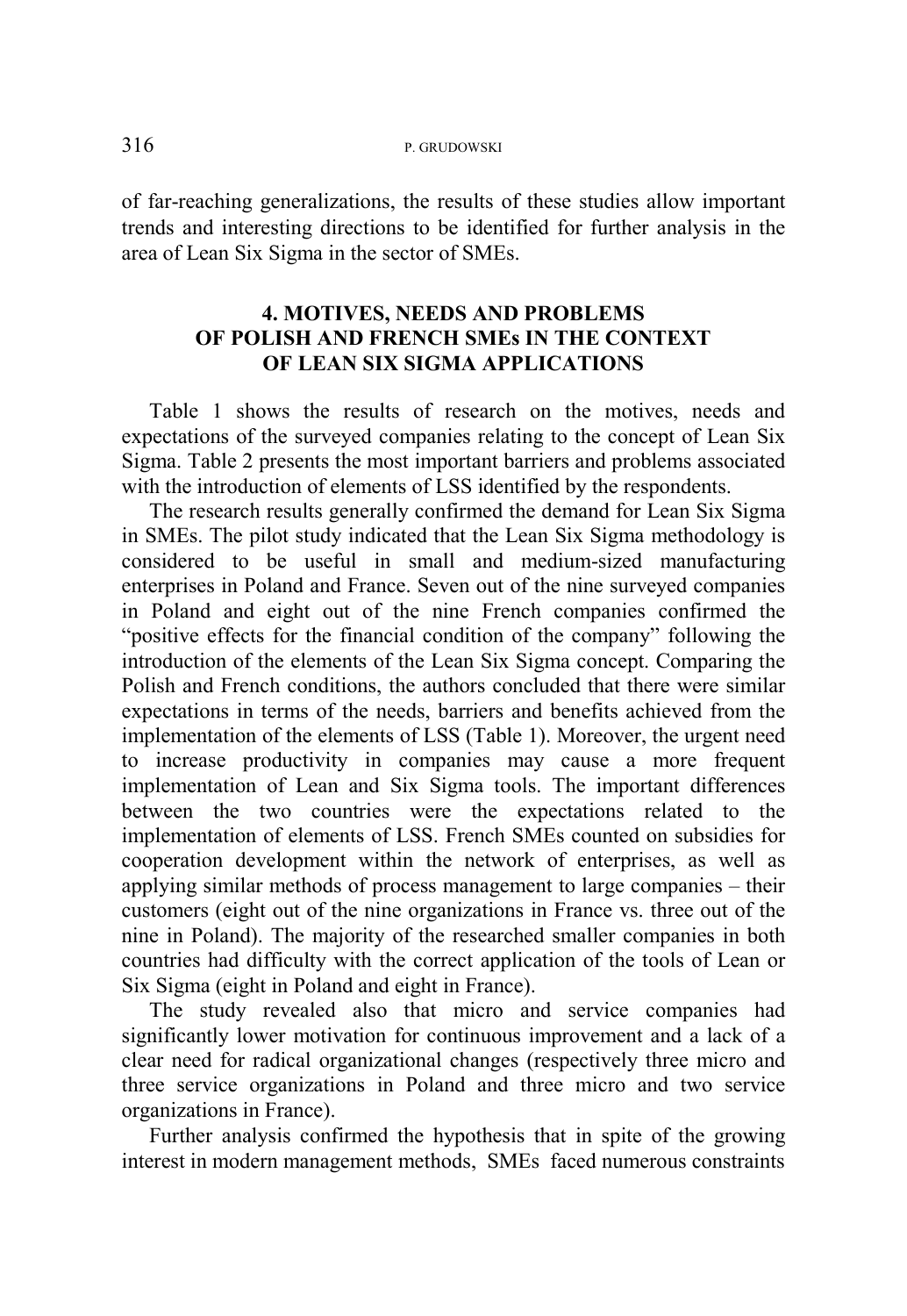| aple |  |
|------|--|
|      |  |

Motives, needs and expectations concerning Lean Six Sigma implementation in SMEs - the research results

|                                          | <b>Respondents</b><br>total |     |                      | Country | Size of a company |        | Type of activity |                            |          | Certified<br>normative<br>management<br>systems |              | <b>LSS</b><br>elements<br>application |       |
|------------------------------------------|-----------------------------|-----|----------------------|---------|-------------------|--------|------------------|----------------------------|----------|-------------------------------------------------|--------------|---------------------------------------|-------|
|                                          |                             |     | <b>Poland France</b> | micro   | small             | medium | production       | production<br>and services | services | yes                                             | $\mathbf{n}$ | yes                                   | no.   |
| Requirements of                          |                             |     |                      |         |                   |        |                  |                            |          |                                                 |              |                                       |       |
| $cuts-large$                             |                             |     |                      |         |                   |        |                  |                            |          |                                                 |              |                                       |       |
| companies                                | 83%                         | 44% | 39%                  | 0%      | 33%               | 50%    | 33%              | 33%                        | 17%      | 75%                                             | 14%          | 40%                                   | 23%   |
| Requirements of a                        |                             |     |                      |         |                   |        |                  |                            |          |                                                 |              |                                       |       |
| parent company                           | 67%                         | 56% | 61%                  | 0%      | 17%               | 50%    | 33%              | 33%                        | 0%       | 25%                                             | 21%          | 60%                                   | 8%    |
| Cost reduction                           | 67%                         | 67% | 67%                  | 0%      | 100%              | 100%   | 100%             | 100%                       | 0%       | 100%                                            | 78%          | 100%                                  | 77%   |
| Products quality                         |                             |     |                      |         |                   |        |                  |                            |          |                                                 |              |                                       |       |
| improvement                              | 50%                         | 44% | 56%                  | 0%      | 50%               | 100%   | 50%              | 67%                        | 33%      | 100%                                            | 36%          | 100%                                  | 31%   |
| Improving                                |                             |     |                      |         |                   |        |                  |                            |          |                                                 |              |                                       |       |
| management of the                        |                             |     |                      |         |                   |        |                  |                            |          |                                                 |              |                                       |       |
| company                                  | 44%                         | 44% | 44%                  | 0%      | 67%               | 67%    | 67%              | 50%                        | 17%      | 75%                                             | 36%          | 80%                                   | 31%   |
| Increased productivity                   | 44%                         | 56% | 33%                  | 17%     | 67%               | 50%    | 83%              | 50%                        | 0%       | 75%                                             | 36%          | 100%                                  | 23%   |
| Application of                           |                             |     |                      |         |                   |        |                  |                            |          |                                                 |              |                                       |       |
| methods used by                          |                             |     |                      |         |                   |        |                  |                            |          |                                                 |              |                                       |       |
| large companies                          | 33%                         | 22% | 44%                  | $0\%$   | 33%               | 67%    | 50%              | 33%                        | 17%      | 100%                                            | 14%          | 80%                                   | 15%   |
| Reduction of                             |                             |     |                      |         |                   |        |                  |                            |          |                                                 |              |                                       |       |
| inventories                              | 33%                         | 33% | 33%                  | 0%      | 33%               | 67%    | 50%              | 50%                        | 0%       | 75%                                             | 21%          | 80%                                   | 15%   |
| Shorter delivery                         |                             |     |                      | 0%      |                   |        |                  |                            |          |                                                 |              |                                       |       |
| times                                    | 28%                         | 33% | 22%                  |         | 17%               | 67%    | 33%              | 50%                        | 0%       | 50%                                             | 21%          | 80%                                   | $8\%$ |
| Obtaining funds for                      |                             | 11% | 44%                  | 0%      | 50%               |        | 50%              |                            | 0%       | 50%                                             |              | 40%                                   |       |
| development                              | 28%                         |     |                      |         |                   | 33%    |                  | 33%                        |          |                                                 | 21%          |                                       | 23%   |
| Easier cooperation<br>within the network |                             |     |                      |         |                   |        |                  |                            |          |                                                 |              |                                       |       |
| of companies                             | 22%                         | 11% | 33%                  | $0\%$   | 33%               | 33%    | 33%              | 33%                        | 0%       | 50%                                             | 14%          | 40%                                   | 15%   |
|                                          |                             |     |                      |         |                   |        |                  |                            |          |                                                 |              |                                       |       |

Source: own elaboration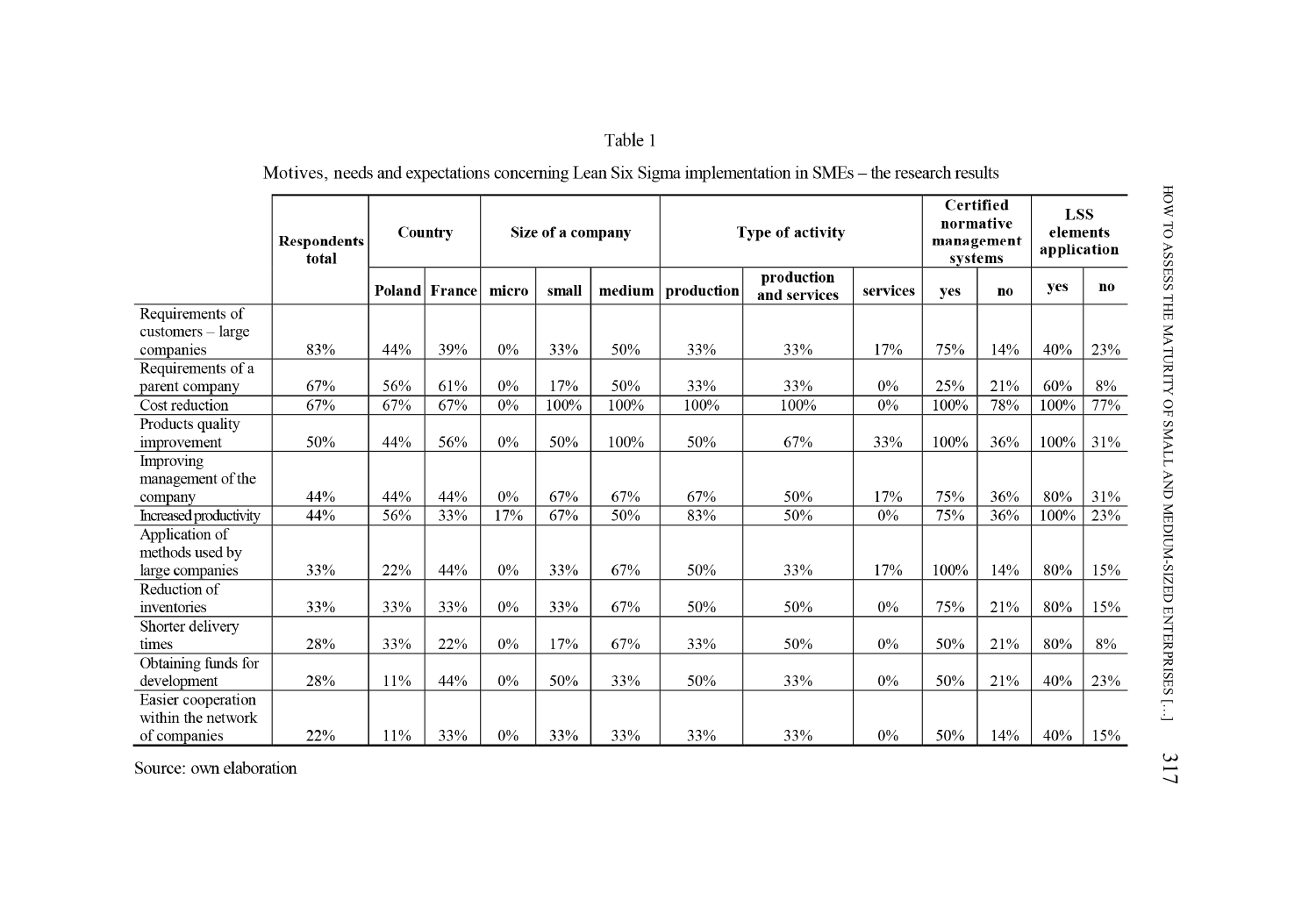|                                                               | <b>Respondents</b><br>total |        |               | Country |       | Size of a company |            | Type of activity           |          | <b>Certified</b><br>normative<br>management<br>systems |                | <b>LSS</b> elements<br>application |      |
|---------------------------------------------------------------|-----------------------------|--------|---------------|---------|-------|-------------------|------------|----------------------------|----------|--------------------------------------------------------|----------------|------------------------------------|------|
|                                                               |                             | Poland | <b>France</b> | micro   | small | medium            | production | production<br>and services | services | yes                                                    | n <sub>0</sub> | yes                                | no   |
| Insufficient funds                                            | 94%                         | 89%    | 100%          | 100%    | 100%  | 83%               | 100%       | 100%                       | 83%      | 100%                                                   | 92%            | 100%                               | 92%  |
| High cost<br>of training and<br>consulting                    | 94%                         | 100%   | 89%           | 100%    | 100%  | 83%               | 83%        | 100%                       | 100%     | 75%                                                    | 100%           | 80%                                | 100% |
| Low motivation<br>and resistance<br>of workers                | 78%                         | 78%    | 78%           | 100%    | 67%   | 67%               | 50%        | 83%                        | 100%     | 25%                                                    | 92%            | 40%                                | 92%  |
| Lack of<br>consistency in the<br>implementation<br>of changes | 67%                         | 67%    | 67%           | 100%    | 67%   | 33%               | 67%        | 50%                        | 83%      | 25%                                                    | 78%            | $0\%$                              | 92%  |
| Lack<br>of knowledge<br>of LSS tools                          | 61%                         | 67%    | 56%           | 100%    | 50%   | 33%               | 50%        | 50%                        | 83%      | $0\%$                                                  | 78%            | $0\%$                              | 84%  |
| Lack of time for<br>improvement<br>activities                 | 39%                         | 44%    | 33%           | 50%     | 50%   | 17%               | 33%        | 50%                        | 33%      | 25%                                                    | 43%            | 60%                                | 31%  |

## Barriers in introducing elements of Lean Six Sigma - the research results

Table 2

Source: own elaboration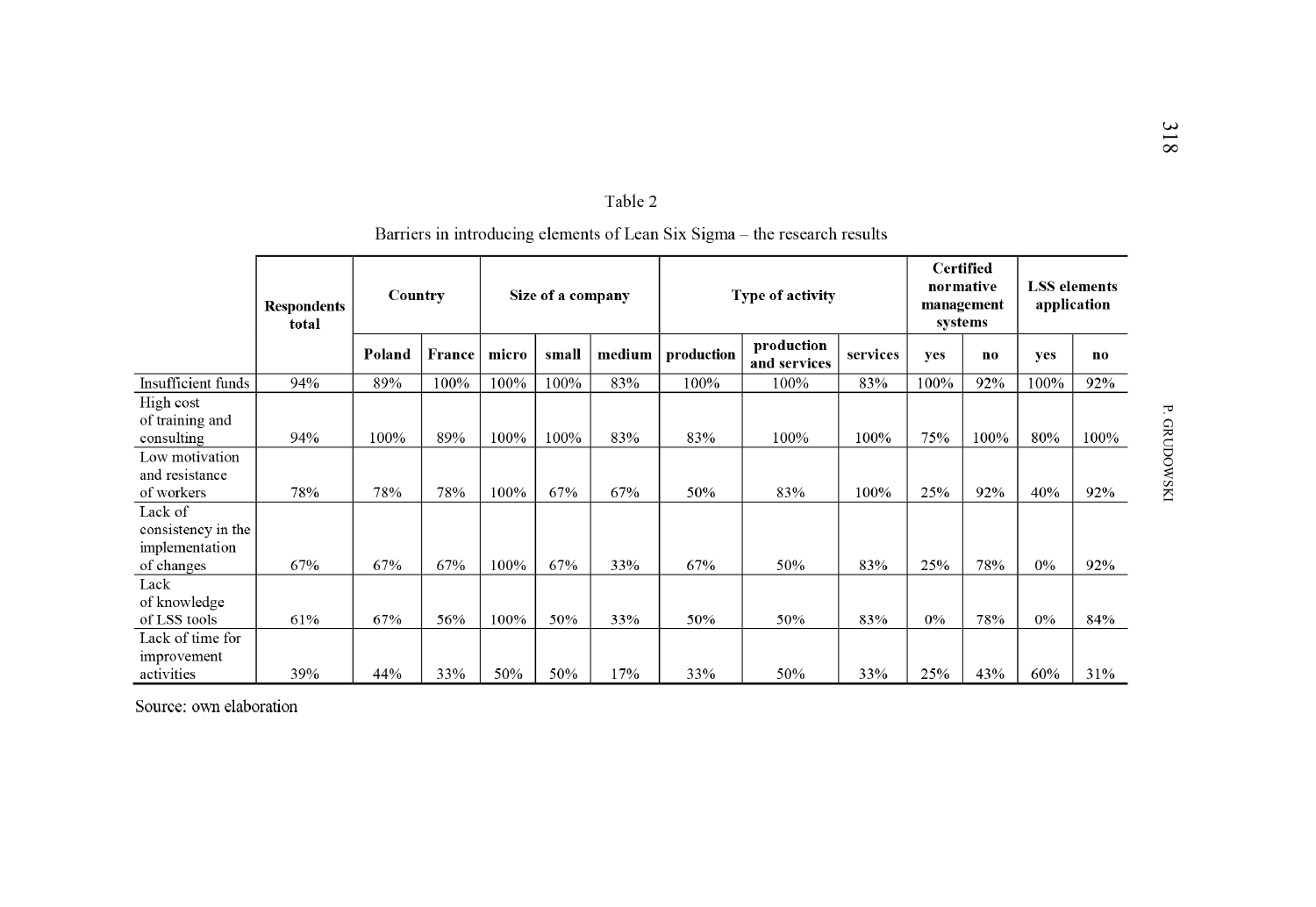and obstacles in the implementation of Lean Six Sigma methods. This conclusion can be formulated with reference to smaller firms in Poland and in France. These results are in accordance with the opinion of other researchers, indicating that both insufficient financial resources to launch improvement projects and the unavailability of qualified specialists in the field of continuous improvement are the main causes of the problem. Due to their small size, good internal communication and simplified decisionmaking processes in comparison with big companies, there is no need for SMEs to use all the tools available in the repository of Lean Six Sigma (Wessel, Burcher, 2004; Kumar et al., 2006).

The research results also indicated that the vast majority of the tools of Lean Management can be efficiently applied in SMEs, while a large group of tools used in the framework of Six Sigma seem to be too complicated and therefore are usually rejected. This concerns in particular the tools to collect and organize a large amount of data and tools that require advanced knowledge of statistical methods of data analysis.

The final decision about the choice and number of Lean Six Sigma tools to implement should be taken individually by a company, on the basis of real needs and opportunities. There are important differences in the demand for the tools depending on the size and maturity of an organization. Companies employing more than 100 employees are free to use all the tools of Lean and the selected Six Sigma tools for reorganizing their processes, flows and quality control. In the case of small companies, the scope of application of Lean Six Sigma tools is narrowed down to selected "point" improvements in key processes. International experience in the application of Lean Six Sigma shows a growth of interest in this methodology which is associated with the organizational progress represented by large corporations. In the developed European countries and the United States, not to mention Japan, smaller organizations commonly use one of the key tools of SPC and Six Sigma – control charts to ensure the high quality of products through the active control of processes. Most other well-known statistical tools used to identify and solve problems are still considered too complicated, too time-consuming and require specialized qualifications (Zhong et al., 2012; Lyu, Liang, 2014).

Small and medium-sized companies have, in fact, a tendency for the selective, non-systematic application of the tools of Lean and Six Sigma. Corrective actions are not usually backed up by a rigorous analysis of the problem. Areas of improvement are generally selected based on the intuition and experience of selected employees. The lack of a systematic approach and complexity in terms of defining the problem affects the efficiency of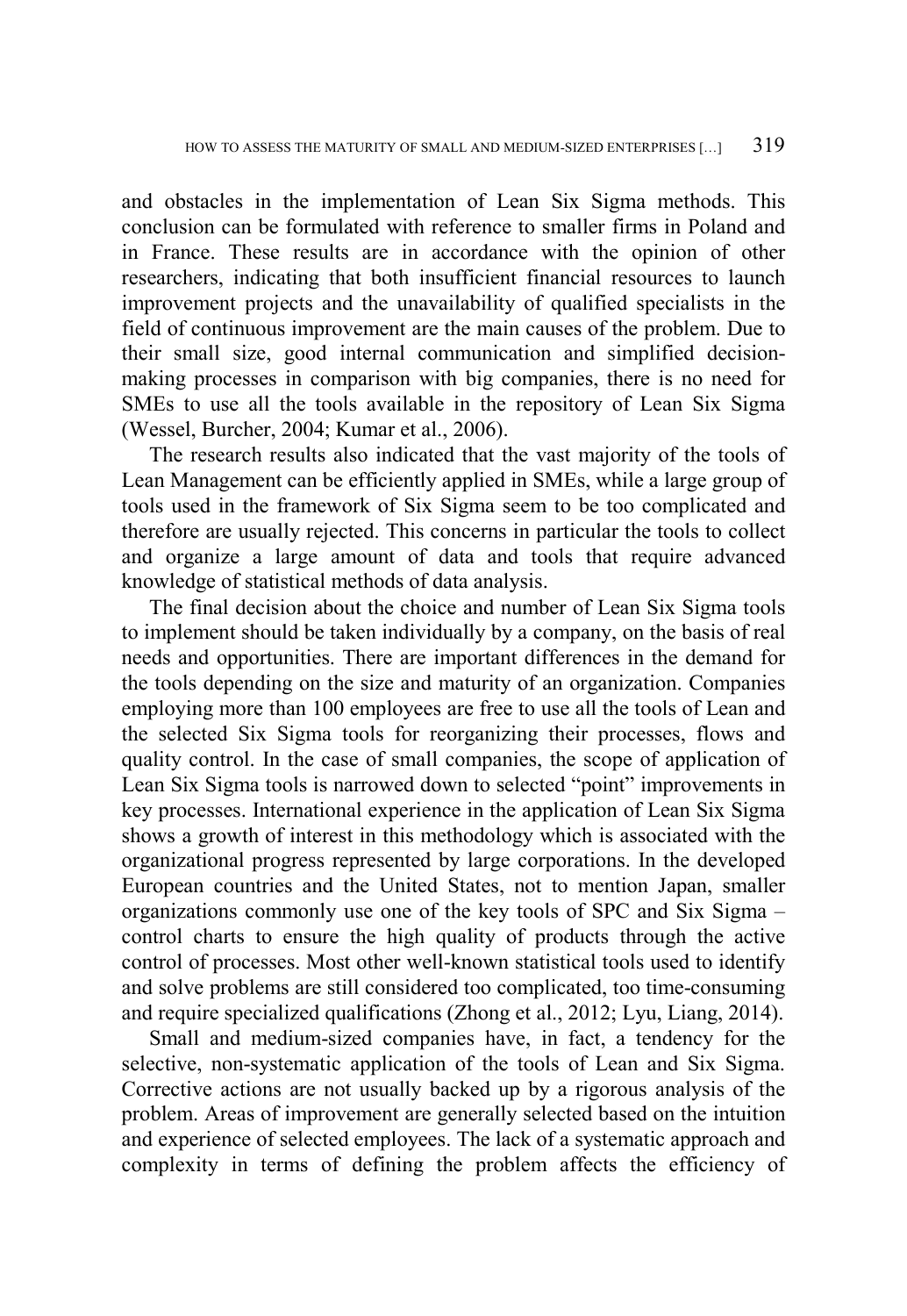improvement projects significantly. This aspect was confirmed in the pilot study by all nine Polish and all nine French organizations (Table 2).

## **5. A MATURITY INDICATOR FOR LSS PROJECTS DEDICATED TO THE SME SECTOR**

The study showed that smaller companies need to determine the most accurate scope of the LSS project. For this reason, within the comprehensive methodology for the introduction of Lean Six Sigma in SMEs – LSS Plutus

| Criteria           | <b>Description</b>                                                                     |
|--------------------|----------------------------------------------------------------------------------------|
|                    |                                                                                        |
| A. The number      | • Medium-sized business and/or                                                         |
| of processes       | • Numerous and complicated business processes and/or                                   |
|                    | • Complex relationships between processes                                              |
| B. Need for        | • High costs of the production or service process and/or                               |
| change             | • Money frozen in surplus stocks and/or                                                |
|                    | • High price of products or services compared to the competition and/or                |
|                    | • Strong competition and/or                                                            |
|                    | • Low customer satisfaction, loss of clients or numerous complaints and/or             |
|                    | • Intention to acquire new customers and/or                                            |
|                    | • Low quality of products or services and/or                                           |
|                    | • Need for the development of new products or services and/or                          |
|                    | • Need for streamlining the current manufacturing process or the introduction          |
|                    | of a new production line and/or                                                        |
|                    | • Long order execution time and/or                                                     |
|                    | • Long reaction time to fluctuations in demand and/or                                  |
|                    | • Need for introducing production to order and/or                                      |
|                    | • LSS tools unsuitable or implemented selectively and improperly and/or                |
|                    | • Demand for introducing a management system from a corporation and/or                 |
|                    | • Inability to permanently maintain improvement and/or                                 |
|                    | • Low use of the competence and experience of personnel and/or                         |
|                    | • Need for improving working conditions and/or                                         |
|                    | • Strong motivation to develop the company and/or                                      |
|                    | • Intention to implement a quality system and industry standard and/or                 |
|                    | • Motivation to win awards for quality and/or                                          |
|                    | • Intention to cooperate with partners within a logistics chain and/or                 |
|                    | • Intention to cooperate within a cluster or with research institutions and            |
|                    | universities                                                                           |
| C. Difficulties in | • Lack of knowledge on the level of customer satisfaction or considerable              |
| obtaining          | difficulties in identifying it and/or                                                  |
| customer           | • Products or services not fulfilling the expectations of clients or lack of knowledge |
| satisfaction       | on customer needs and/or                                                               |
|                    | • Loss of clients or lack of regular clients and/or                                    |

Table 3

Evaluation criteria of the maturity of SMEs for conducting LSS projects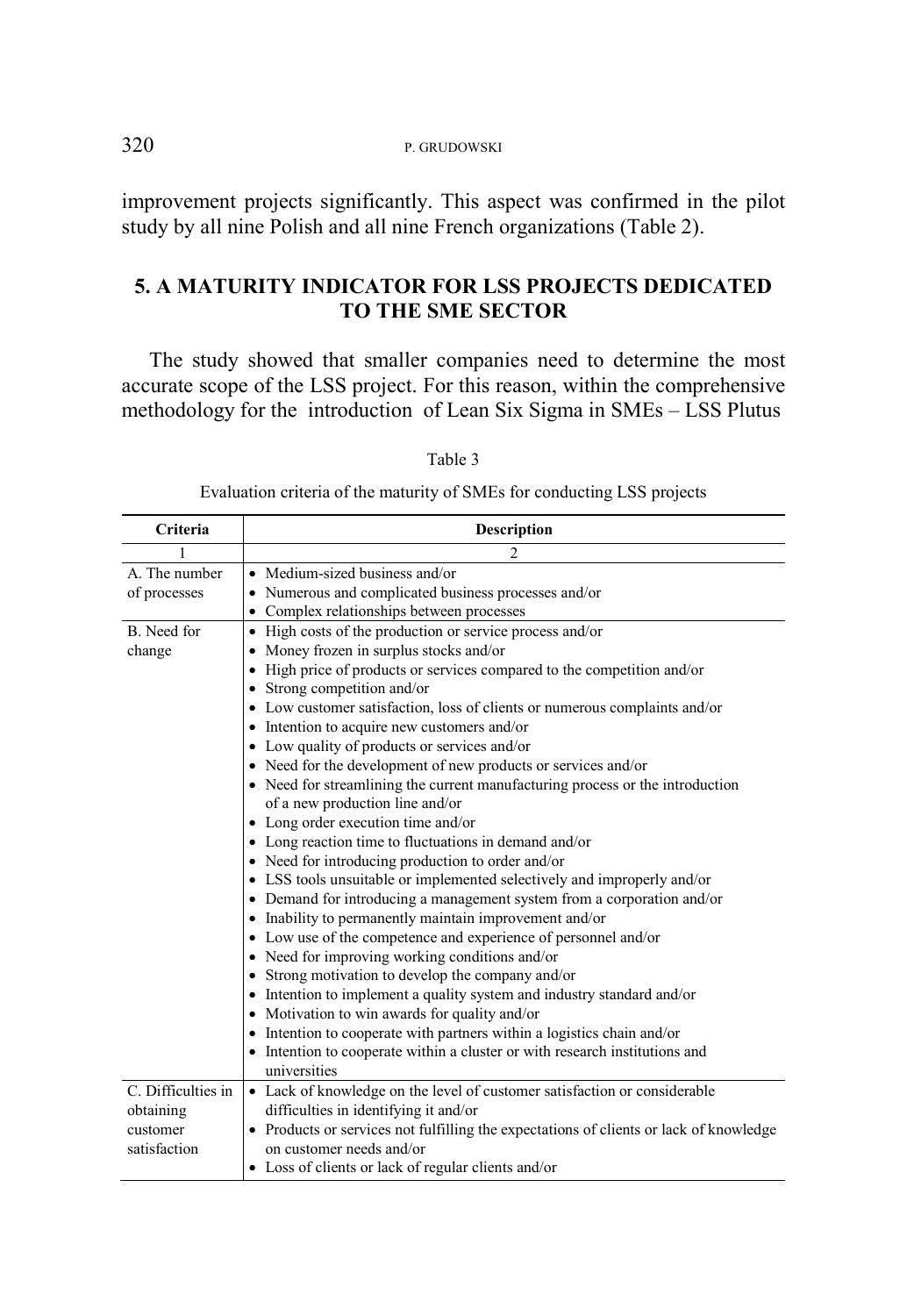| 1                            | $\overline{2}$                                                                                      |
|------------------------------|-----------------------------------------------------------------------------------------------------|
|                              | • Numerous complaints and/or                                                                        |
|                              | • Long-time order execution or untimely deliveries and/or                                           |
|                              | • High price in comparison with competition                                                         |
| D. Acquired                  | • Implemented methods of organization and production management (including                          |
| competence                   | Lean Six Sigma, TQM) and/or                                                                         |
| regarding quality            | • Experience in the independent running of an improvement project and/or                            |
| oriented                     | • Appropriate self-evaluation of company results (e.g. self-evaluation according to                 |
| production                   | the criteria of the EFQM or CAF models, corporation criteria, agreements with                       |
| management                   | business partners, own criteria) and/or                                                             |
|                              | • Performed audits of operation (e.g. internal audits in compliance with ISO type                   |
|                              | standards, industry standards) and/or                                                               |
|                              | • Completed training on production management                                                       |
| E. Knowledge of              | • Knowledge of the Lean Thinking concept and the practical application of LSS                       |
| Lean Six Sigma               | tools and/or Six Sigma                                                                              |
|                              | • Capability of the appropriate selection and effective implementation of LSS tools                 |
|                              | and/or                                                                                              |
|                              | • Capability of the autonomous running of an improvement project based on Lean                      |
|                              | Six Sigma and/or                                                                                    |
|                              | • Capability of independently maintaining the introduced LSS solutions and/or                       |
|                              | • Presence of a specialist responsible for continuous improvement                                   |
| F. Organizational<br>culture | • Organizational culture based on trust, respect, recognition, motivation and<br>cooperation and/or |
| conducive to the             | • Project awareness in the organization and/or                                                      |
| implementation               | • Permanent involvement of all personnel in continuous improvement, including                       |
| of permanent                 | the most senior management and/or                                                                   |
| development                  | • Interest in and recognition for the efforts of the staff, shown by the senior                     |
|                              | management and/or                                                                                   |
|                              | • Permanent support for the involvement and/or the functioning of a quality circle                  |
|                              | in a company and/or awarding achievements and/or                                                    |
|                              | • Autonomy of work connected with delegating competences and increasing the                         |
|                              | sense of responsibility for the completed task and/or                                               |
|                              | • Versatility and/or team work and/or                                                               |
|                              | • Sharing skills within one team (cross training) and organization (internal                        |
|                              | benchmarking) and/or                                                                                |
|                              | • Lack of communication barriers between departments and/or                                         |
|                              | • Announcing results to staff and/or                                                                |
|                              | • Lack of resistance to change                                                                      |
| G. Time                      | • Time reserves for conducting an improvement project and/or                                        |
| availability for             | • Time availability for training                                                                    |
| conducting an<br>LSS project |                                                                                                     |
| H. Availability              | • Possibility of devoting considerable financial resources to improvement and/or                    |
| of financial                 | Low cost of improving activities and/or                                                             |
| resources for                | • Availability of considerable financial resources from the mother company and/or                   |
| activities                   | obtained the EU or state funding and/or                                                             |
| connected with               | • Ease of obtaining a loan and/or financial resources for training                                  |
| improvement                  |                                                                                                     |

Source: own elaboration based on: Achanga et al., 2006; Antony et al., 2008; Cagnazzo, Taticchi, 2010; Grudowski, Leseure, 2010; Jie et al., 2014; Neneh, Vanzyl, 2012; Thomas et al., 2009; Yogesh et al., 2012.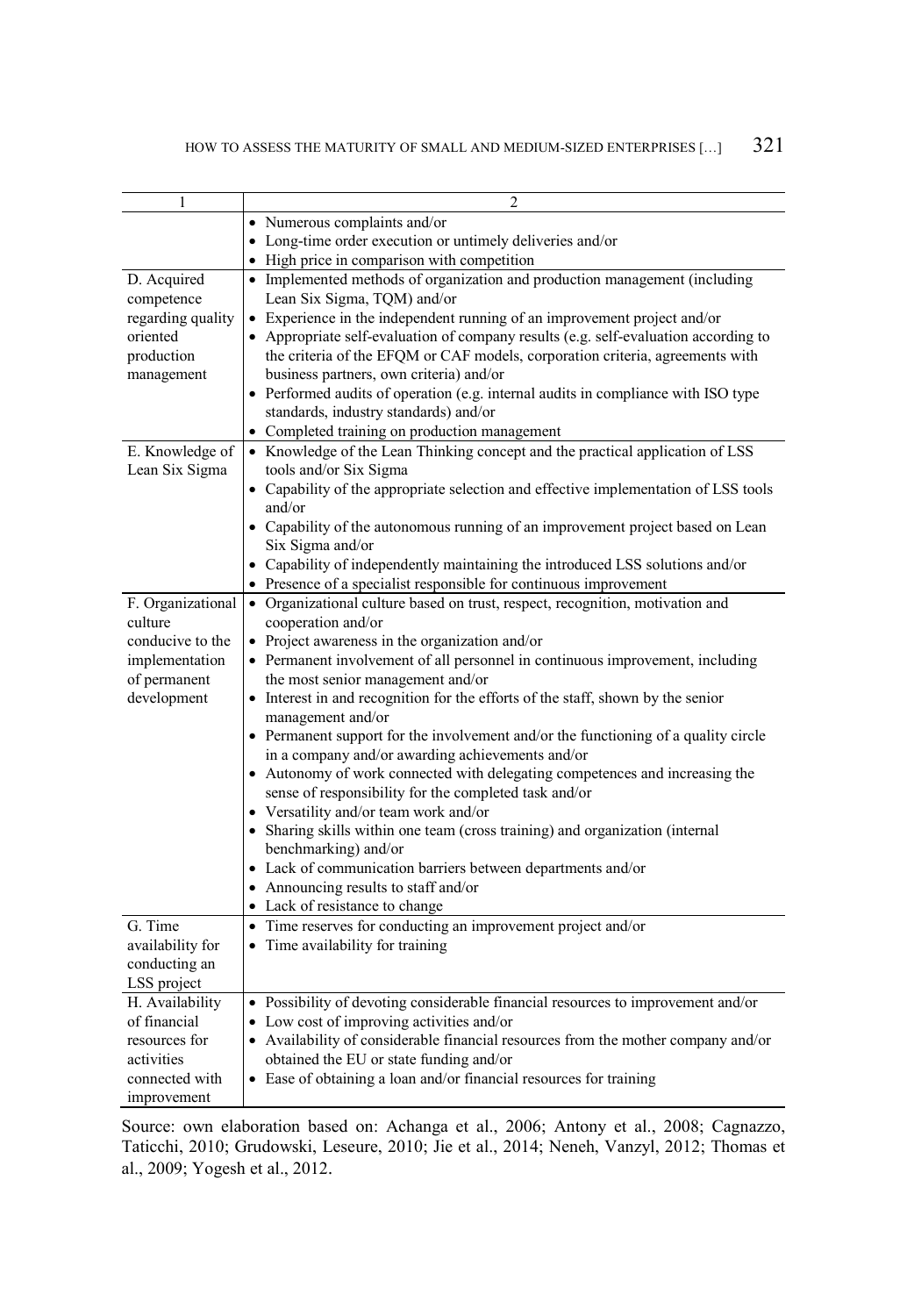(Grudowski, Leseure, 2010; Grudowski, Leseure, 2013) – proposed by the authors, a maturity indicator for SMEs for the LSS project has been suggested. This allows for the adjustment of the LSS project characteristics to the real internal and external needs of a business and to the opportunities of realizing them. The indicator is based on the evaluation criteria listed in Table 3. These criteria and their descriptions have been identified on the basis of an extensive literature study as well as the results of the same studies which were presented earlier in this article (the most common suggestions of the respondents in France and in Poland).

The criteria presented in Table 3 are given in Table 4 in reference to the needs and capabilities of a company in implementing the elements of the Lean Six Sigma concept. Table 4 enables the self-evaluation of a company. Rating 5 represents full compliance with the description of the criteria set out in Table 3. When the majority of responses to criteria A, B and C is at

| <b>SME</b><br>evaluation<br>categories | <b>SME</b> maturity evaluation<br>criteria for running<br>the LSS project |   | Company maturity evaluation for LSS<br>(1=definitely no, 2=no,<br>3=partly/maybe/hard to say, 4=yes,<br>5=definitely yes) |   |   |     |  |  |  |
|----------------------------------------|---------------------------------------------------------------------------|---|---------------------------------------------------------------------------------------------------------------------------|---|---|-----|--|--|--|
|                                        |                                                                           | 1 | $\overline{2}$                                                                                                            | 3 | 4 | 5   |  |  |  |
| <b>Needs</b>                           | A. Large number of processes                                              |   |                                                                                                                           |   |   |     |  |  |  |
|                                        | B. Need for change                                                        |   |                                                                                                                           |   |   |     |  |  |  |
|                                        | C. Difficulties in obtaining<br>customer satisfaction                     |   |                                                                                                                           |   |   |     |  |  |  |
| Capabilities                           | D. Competence in production                                               |   |                                                                                                                           |   |   |     |  |  |  |
|                                        | management                                                                |   |                                                                                                                           |   |   |     |  |  |  |
|                                        | E. Knowledge of LSS                                                       |   |                                                                                                                           |   |   |     |  |  |  |
|                                        | F. Organization culture                                                   |   |                                                                                                                           |   |   |     |  |  |  |
|                                        | conducive to the                                                          |   |                                                                                                                           |   |   |     |  |  |  |
|                                        | implementation of continuous                                              |   |                                                                                                                           |   |   |     |  |  |  |
|                                        | improvement                                                               |   |                                                                                                                           |   |   |     |  |  |  |
|                                        | G. Time availability for the                                              |   |                                                                                                                           |   |   |     |  |  |  |
|                                        | implementation of the LSS                                                 |   |                                                                                                                           |   |   |     |  |  |  |
|                                        | project                                                                   |   |                                                                                                                           |   |   |     |  |  |  |
|                                        | H. Availability of financial                                              |   |                                                                                                                           |   |   |     |  |  |  |
|                                        | resources for improvement                                                 |   |                                                                                                                           |   |   |     |  |  |  |
|                                        | activities                                                                |   |                                                                                                                           |   |   |     |  |  |  |
|                                        | Needs or capabilities:                                                    |   | Medium-<br>Small<br>sized                                                                                                 |   |   | Big |  |  |  |

Maturity of SMEs for the LSS project scale

Source: own elaboration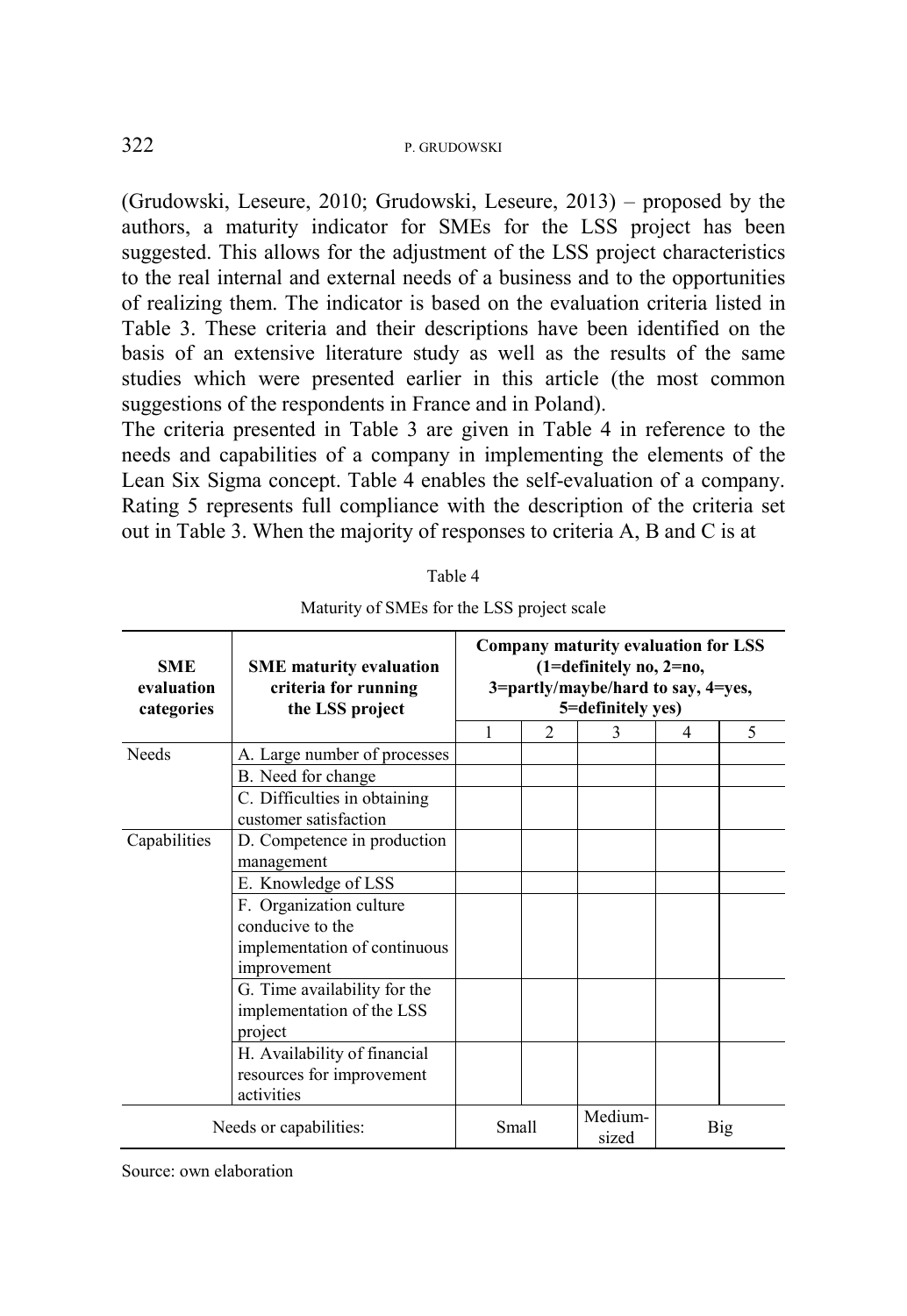the level of 1 and 2, the need for improvement can be defined as small. If the results of self- evaluation to A, B and C are at the level of 4 and 5, it can be concluded that the need is great. When the rating of criteria A, B and C is generally 3 or the ratings are scattered across the scale, the need for improvement can be regarded as moderate. An analogous classification is made on the basis of criteria D, E, F, G and H regarding the capability a company has to pursue improvements. Figure 1 helps to interpret the results with reference to the needs and capabilities of an enterprise, according to which an organization is approved for an LSS project from Zone 1 or Zone 2. The division into these zones denotes the ability to effectively and efficiently carry out the implementation of Lean Six Sigma at the primary level (Zone 1) or the advanced one (Zone 2).

According to the guidelines resulting from Figure 1, the deciding factors of the level of advancement of an LSS project are first of all the internal and external needs of an organization in the form of the number of processes, the need for change or the need to improve customer satisfaction. The additional element supporting the decision are the possibilities available to the company including knowledge and skills in production management, especially Lean Six Sigma, the pro-quality culture of an organization and the availability of time and financial resources to carry out the LSS project.

As a general rule, small needs and small capabilities to improve place a company in Zone 1, where the LSS project is executed at a basic level. High needs and big capabilities of improvement place a company in Zone 2, which indicates that the LSS project will be implemented using methods, techniques, tools and indicators. It is worth noting that when the demand for improvement is insignificant in a company, and its organizational potential is considerable, the LSS project should be run at a basic level.

| ofSMEs<br><b>NEEDS</b> | <b>Big</b>   | ZONE 1<br>(preparation<br>for Zone 2) | $ZONE 1$ or $2$<br>(decision)<br>of the company) | ZONE <sub>2</sub>                            |  |  |
|------------------------|--------------|---------------------------------------|--------------------------------------------------|----------------------------------------------|--|--|
|                        | Medium-sized | ZONE <sub>1</sub>                     | ZONE 1 or 2<br>(decision)<br>of the company)     | ZONE 1 or 2<br>(decision)<br>of the company) |  |  |
|                        | Small        | ZONE <sub>1</sub>                     | ZONE 1                                           | ZONE <sub>1</sub>                            |  |  |
|                        |              | Small                                 | Medium-sized                                     | <b>Big</b>                                   |  |  |
|                        |              | <b>CAPABILITIES of SMEs</b>           |                                                  |                                              |  |  |

Fig. 1. Interpretation of the maturity indicator for SMEs for an LSS project Source: own elaboration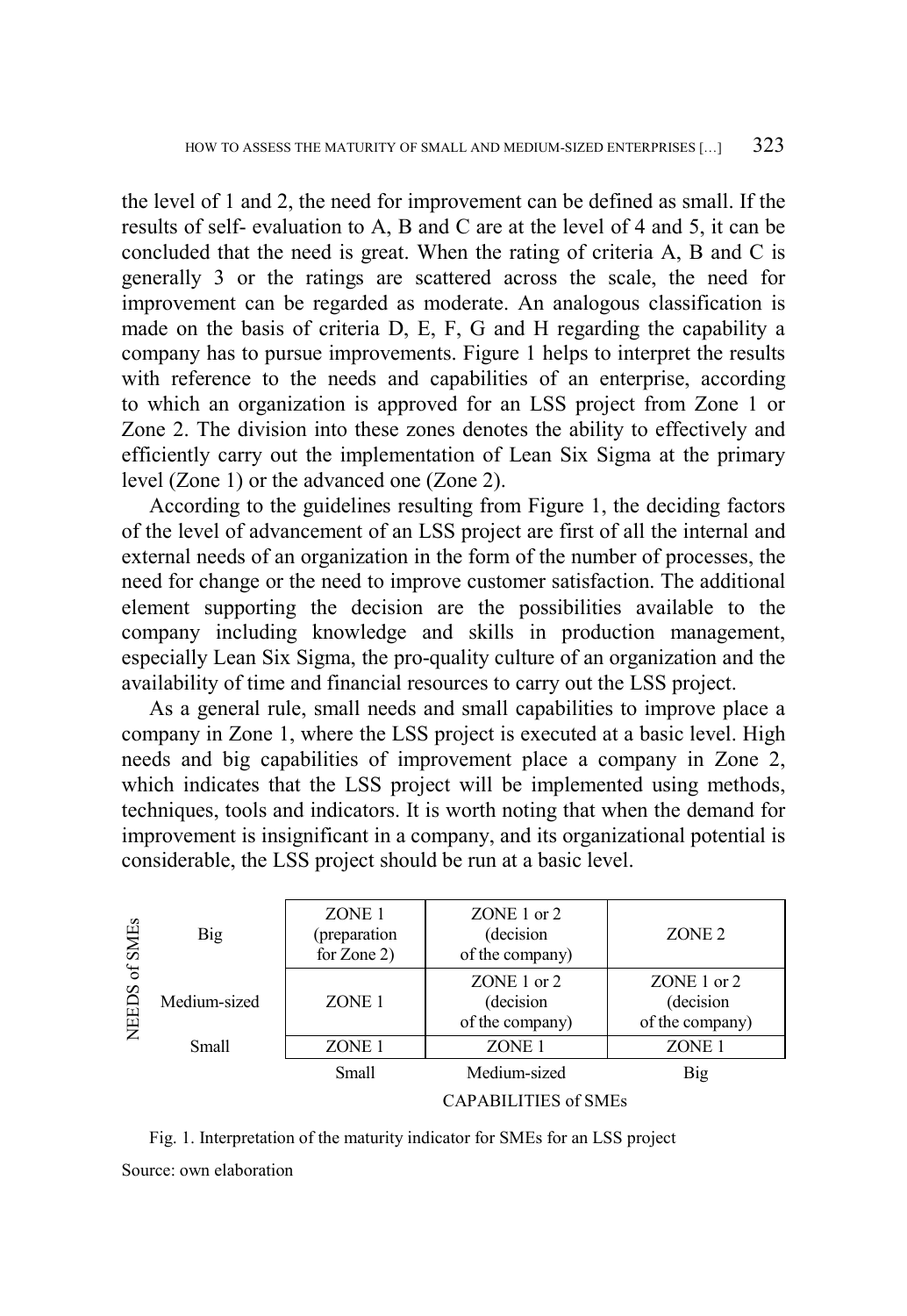In particular cases there are situations where a company has a high or moderate need for an improvement project, but the capabilities of its implementation are modest. Then, basic improvements corresponding to the scope of Zone 1 are recommended. When the demand for improvement is high and the resources are few, carrying out the LSS project at a basic level is the basis for introducing better solutions within criteria D, E and F, which could be a preparation for the implementation of more advanced projects in the future. An alternative solution in this situation is to postpone the launch of the LSS project in the scope of Zone 2 until the capabilities of a company are significantly increased, for example through the employment of a specialist in the implementation of Lean Six Sigma projects, or by obtaining a development grant. Other results from the self-evaluation of a company, according to which it could be placed either in Zone 1 or 2, create the possibility of an individual choice about the scope of the LSS project with regard to the weight of expectations and the barriers with reference to effective and sustainable improvement activities.

#### **CONCLUSIONS**

Companies belonging to the SME sector are characterized by simplified dependencies between processes, efficient internal and external communication, the ability to make quick decisions and flexibility in adapting to fluctuations in demand. However, as a result of the occurrence of naturally existing barriers in the form of limited resources, their potential for improvement, particularly in the case of the smallest organizations, is limited.

The pilot research results presented in the first part of the paper helped to create the framework for the design of an advanced quality and efficiency oriented improvement methodology for SMEs. The identified motives, expectations and barriers for the implementation and use of Lean Six Sigma in small and medium-sized companies in Poland and France have also allowed the authors to develop a diagnostic tool enabling the better adaptation of this concept to the specifics of this sector. The original maturity indicator used to determine the scope of and preparedness for an LSS project can serve as a tool for self-evaluation to identify the key weaknesses of smaller organizations and the directions for the development of their management systems.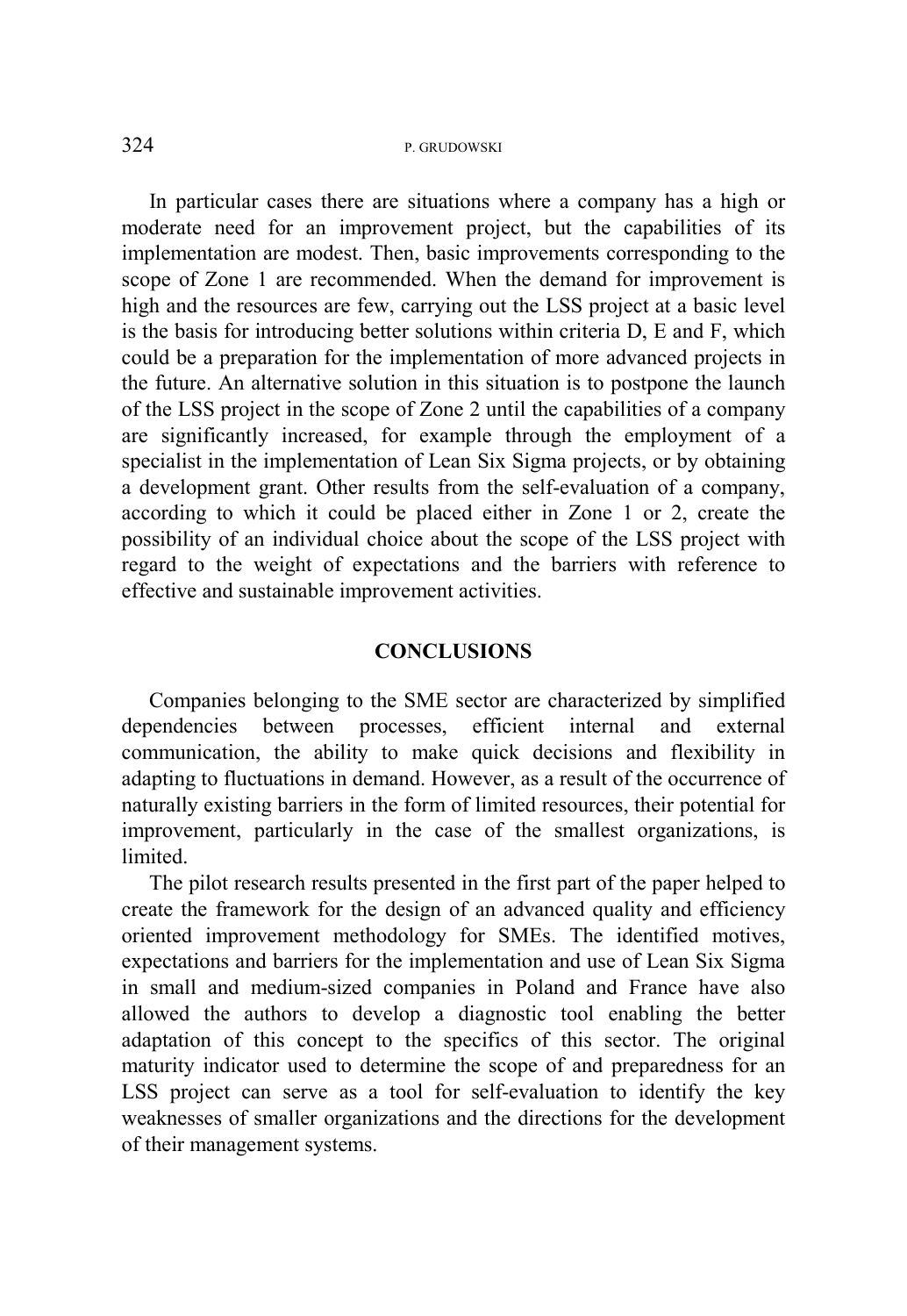#### **REFERENCES**

- Achanga, P., Shehab, E., Roy, R., Nelder, G., *Critical Success Factors for Lean Implementation within SMEs*, "Journal of Manufacturing Technology Management", 17(4), pp. 460–471, 2006.
- Amar, K., Davis, D. (2008). *A Review of Six Sigma Implementation Frameworks and Related Literature*. Proceedings of the International Multi-Conference of Engineers and Computer Scientists 2008, Vol. II, IMECS 2008, 19–21 March, 2008, Hong Kong, pp. 1559–1564.
- Antony J., Kumar, M., Madu C. N., *Six Sigma in Small- and Medium-Sized UK Manufacturing Enterprises: Some Empirical Observations*, "International Journal of Quality & Reliability Management", 22(8), pp. 860–874, 2005.
- Antony, J., *Can Six Sigma be effectively implemented in SMEs?*, "International Journal of Productivity and Performance Management", 57, pp. 420–423, 2008.
- Antony, J., Kumar, M., Labib, A., *Gearing Six Sigma into UK Manufacturing SMEs: An Empirical Assessment of Critical Success Factors, Impediments, and Viewpoints of Six Sigma Implementation in SMEs*, "Journal of Operations Research Society", 59(4), pp. 482–493, 2008.
- Assarlind, M., Gremyr, I., Backman, K., *Multi-faceted Views on a Lean Six Sigma Application*, "International Journal of Quality & Reliability Management", 29(1), pp. 21–30, 2012.
- Blanco-Callejo M., Gutierrez-Broncano S., *Application of the Total Quality Management Approach in a Spanish Retailer: The Case of Mercadona*, "Total Quality Management & Business Excellence", 21(12), pp. 1365–1381, 2010.
- Cagnazzo, L., Taticchi, P., *Six Sigma for Big Companies and SMEs: Evidences from Literature*, "WSEAS Transactions on Business and Economics", 4(7), pp. 295–310, 2010.
- Desai, D.A., *Improving Customer Delivery Commitments the Six Sigma Way: Case Study of an Indian Small Scale Industry,* "International Journal of Six Sigma and Competitive Advantage", 2(1), pp. 23–47, 2006.
- Enoch, O. K., *Lean Six Sigma Methodologies and Organizational Profitability: A Review of Manufacturing SMEs in Nigeria*, "American Journal of Industrial and Business Management", 3(6), pp. 573–582, 2013.
- Gerango, P., Biazzo, S., *From ISO Quality Standards to an Integrated Management System: An Implementation Process in SMEs*, "Total Quality Management & Business Excellence", [Special](http://www.tandfonline.com/toc/ctqm20/24/3-4) Issue: *Quality, Safety, Environmental Management Systems and the Costs of Quality*[, 24](http://www.tandfonline.com/loi/ctqm20?open=24%23vol_24)[\(3–4\)](http://www.tandfonline.com/toc/ctqm20/24/3-4), pp. 310–335, 2013.
- Gowen C. R. III, Tallon W. J., *Effect of Technological Intensity on the Relationships among Six Sigma Design, Electronic Business, and Competitive Advantage: A Dynamic Capabilities Model Study*, "The Journal of High Technology Management Research", 1, pp. 59–87, 2005.
- Grudowski P., Leseure E., *Model integracji koncepcji Lean Management z metodyką Six Sigma w sektorze MŚP* [*Model of Lean Management Concept Integration with Six Sigma Methodology in SME Sector*], [in]: *Doskonalenie produktu i przedsiębiorstwa na tle problemów towaroznawczych* [*Product and Enterprise Improvement in the Commodity*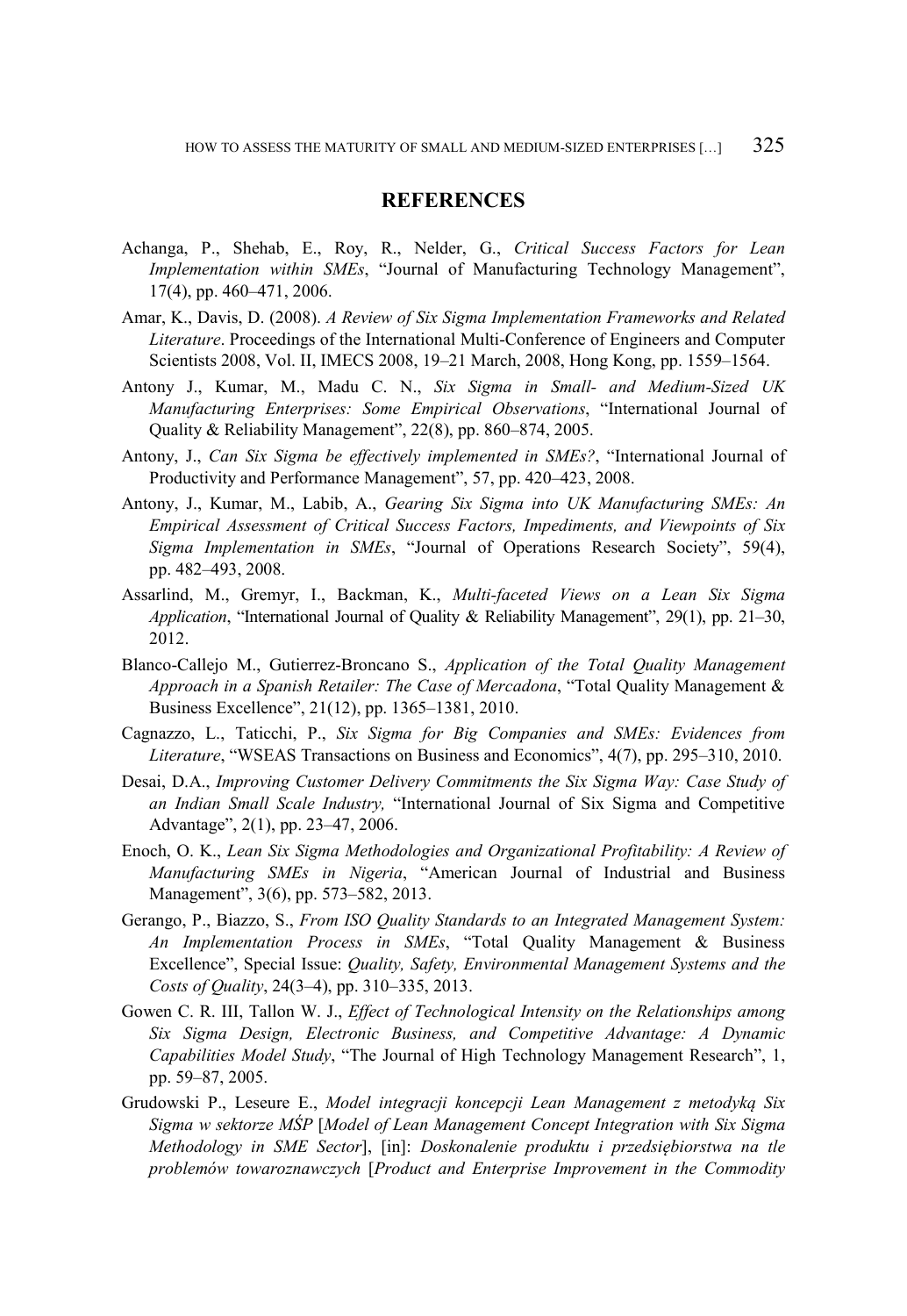*Science Framework*]. Prace i Materiały Wydziału Zarządzania Uniwersytetu Gdańskiego, 2, pp. 121–129, 2010.

- Grudowski P., Zajkowska E., *LSS Plutus – Lean Six Sigma dla małych i średnich przedsiębiorstw* [*LSS Plutus – Lean Six Sigma for Small and Medium-sized Enterprises*]. WNT, Warszawa 2013.
- Jaglan, P., Kaushik, P., Khanduja, D., *Six Sigma: A Road Map for SMEs*, "International Journal of Advanced Engineering Technology", 2(4), pp. 461–464, 2011.
- Jie, J. C. R., Kamaruddin, S., Abd Azid, I., *Implementing the Lean Six Sigma Framework in a Small Medium Enterprise (SME) – A Case Study in a Printing Company*. Proceedings of the 2014 International Conference on Industrial Engineering and Operations Management, Bali, Indonesia, January 7 – 9, 2014, pp. 387–396.
- Kumar, M., Antony, J., Tiwari, M. K., *Six Sigma Implementation Framework for SMEs – A Roadmap to Manage and Sustain the Change*, "International Journal of Production Research", 49(18), pp. 5449–5467, 2011.
- Kumar, M., Antony, J., Singh R. K., Towari, M. K., Perry D., *Implementing the Lean Sigma Framework in an Indian SME: A Case Study*, "Production Planning & Control: The Management of Operations", 17(4), pp. 407–423, 2006.
- Kumar, M., Khurshid, K. K., Dora, M. K., Timas, W., Antony, J., *Lean/Six Sigma implementation in SMEs: Key Findings from International Research*. 1–10. Retrieved from: [http://www.pom2012.org/fullpapers/add200984\\_Ey0aaRjnrH.pdf,](http://www.pom2012.org/fullpapers/add200984_Ey0aaRjnrH.pdf) 2012.
- Kureshi, N. I., Mann, R., *Quality Management Practices of SMEs in Developing Countries: A Survey of Manufacturing SMEs in Pakistan*, "Journal of Quality and Technology Management", 5(2), pp. 63–89, 2009.
- Kwak, Y. H., Anbari, F. T., *Benefits, Obstacles, and Future of Six Sigma Approach*, "Technovation", 26, pp. 708–715, 2006.
- Laureani, A., Antony, J., *Lean Six Sigma in a Call Centre: A Case Study*, "International Journal of Productivity and Performance Management", 59(8), pp. 757–768, 2010.
- Lee, C., *Perception and Development of Total Quality Management in Small Manufacturers: An Exploratory Study in China*, "Journal of Small Business Management", 42(1), pp. 102–115, 2004.
- Linderman, K., Schroeder, R. G., Zaheer S., Choo, A. S., *Six Sigma: A Goal-Theoretic Perspective*, "Journal of Operations Management", 2, pp. 193–203, 2003.
- Lyu, J. Jr., Liang, Ch.-Ch., *Effective Approach to Quality Control for Small–medium Software Companies*, "Total Quality Management & Business Excellence"*[, Special Issue:](http://www.tandfonline.com/toc/ctqm20/25/3-4)  [TQM, Quality Costs, Quality Improvement Roadmaps, and Quality Management Systems](http://www.tandfonline.com/toc/ctqm20/25/3-4)*, 25(3–4), pp. 296–308, 2014.
- Marsh, J., Perera, T., *Lean Six Sigma: Exploring Future Potential and Challenges* [in:] Jiju, A., Kumar, M. (eds.), *Lean Six Sigma. Research and Practice*, pp. 35–45. Ventus Publishing ApS, 2011.
- Matt, D. T., Rauch, E., *Implementation of Lean Production in Small Sized Enterprises*, "Procedia CIRP", 12, pp. 420–425, 2013.
- Mendes, L., *Employees' Involvement and Quality Improvement in a Manufacturing Small and Medium Enterprise (SME): A Comparative Analysis*, "African Journal of Business Management", 6(23), pp. 6980–6996, 2012.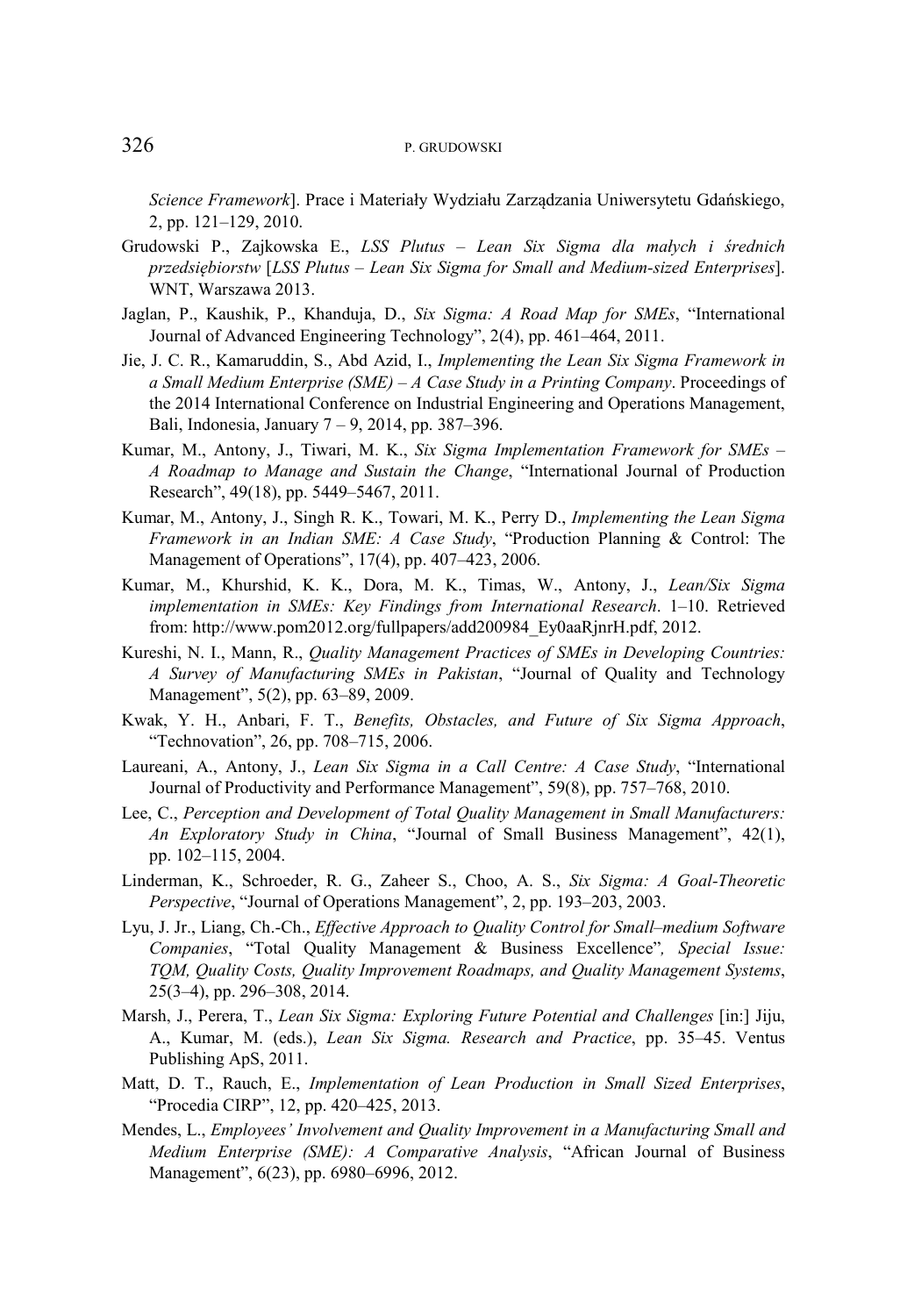- Neneh, N. B., Vanzyl, J., *Towards Establishing Long-term Surviving Small and Medium Enterprises (SMEs) in South Africa: An Entrepreneurial Approach*, "African Journal of Business Management", (6)28, pp. 8327–8343, 2012.
- Paslawski, J., *Hybrid Flexible Approach for Six Sigma Implementation in a Constructional SME*, "Journal of Civil Engineering and Management", 19(5), pp. 718–727, 2013.
- Sambhe, R. U., *Journey of Six Sigma in Indian SMEs – Literature Snapshots*, "International Journal of Engineering and Innovative Technology" (IJEIT), 2(2), pp. 29–37, 2012.
- Storey, D., *Optimism and Chance: The Elephants in the Entrepreneurship Room*, "International Small Business Journal", Vol. 29, No. 4, pp. 303–321, 2011.
- Teixeira, H. N., Lopes, I. S., Sousa, S. D., *Diagnosis of Quality Problems in a Footwear SME*. Proceedings of the World Congress on Engineering, III, WCE 2012, July 4–6, 2012, London, U.K., pp. 1438–1443.
- Thomas, A., Barton, R., *Developing an SME Based Six Sigma Strategy*, "Journal of Manufacturing Technology Management", 17(4), pp. 417–434, 2006.
- Thomas, A., Barton, R., Chuke-Okafor, C., *Applying Lean Six Sigma in a Small Engineering Company – A Model for Change,* "Journal of Manufacturing Technology Management", 20(1), pp. 113–129, 2009.
- Timans, W., Antony, J., Ahaus, K., van Solingen, R., *Implementation of Lean Six Sigma in Small and Medium-Sized Manufacturing Enterprises in the Netherlands*, ["Journal of the](http://papers.ssrn.com/sol3/papers.cfm?abstract_id=1997759%23%23) Operational Research Society", 63(3), pp. 339–353, 2012.
- Tyagi, D., Soni, V. K., Khare V. K., *A Review on Issues for the Implementation of Six Sigma by Small and Medium Enterprises*, "International Journal of the Latest Trends in Engineering and Technology", 3(4), pp. 94–98, 2014.
- Uchikawa, S., *Small and Medium Enterprises in Japan: Surviving the Long-Term Recession*. ADBI Working Paper 169. Asian Development Bank Institute, Tokyo 2009. Retrieved from: http://www.adb.org/sites/default/files/publication/156024/adbi-wp169.pdf
- Wang, M.-T., Wan, H.-D., Chen, H.-Y., Wang, S.-M. A., Huang, S.-C. A., Cheng H.-Y. L., *Six Sigma and Lean Six Sigma: A Literature Review and Experience in Taiwan*. Conference of the International Foundation for Production Research – Asia Pacific Region 2012, Patong Beach, Phuket, Thailand, Dec. 2–5, 2012, pp. 668–680.
- Wattanapruttipaisan, T., *SME Subcontracting as a Bridgehead to Competitiveness: An Assessment of Supply-side Capabilities and Demand-side Requirements*, "Asia-Pacific Development Journal", 9(1), pp. 65–87, 2002.
- Waxer, C., *Is Six Sigma Just for Large Companies? What about Small Companies?* Retrieved from: [http://www.isixsigma.com/new-to-six-sigma/getting-started/six-sigma-just-large](http://www.isixsigma.com/new-to-six-sigma/getting-started/six-sigma-just-large-companies-what-about-small-companies)[companies-what-about-small-companies,](http://www.isixsigma.com/new-to-six-sigma/getting-started/six-sigma-just-large-companies-what-about-small-companies) 2013.
- Wessel, G., Burcher, P., *Six Sigma for Small and Medium-Sized Enterprises*, "TQM Magazine", 16(4), pp. 264–272, 2004.
- Wisniewska, M., *Jakość w czasach kryzysu* [*Quality in Times of Crisis*]. Prace i Materiały Wydziału Zarządzania Uniwersytetu Gdańskiego, 3(2), pp. 265–275, 2009.
- Yang pingyu, Yu yu, *The Barriers to SMEs' Implementation of Lean Production and Countermeasures-Based on SMS in Wenzhou*, "International Journal of Innovation, Management and Technology", 1(2), pp. 220–225, 2010.